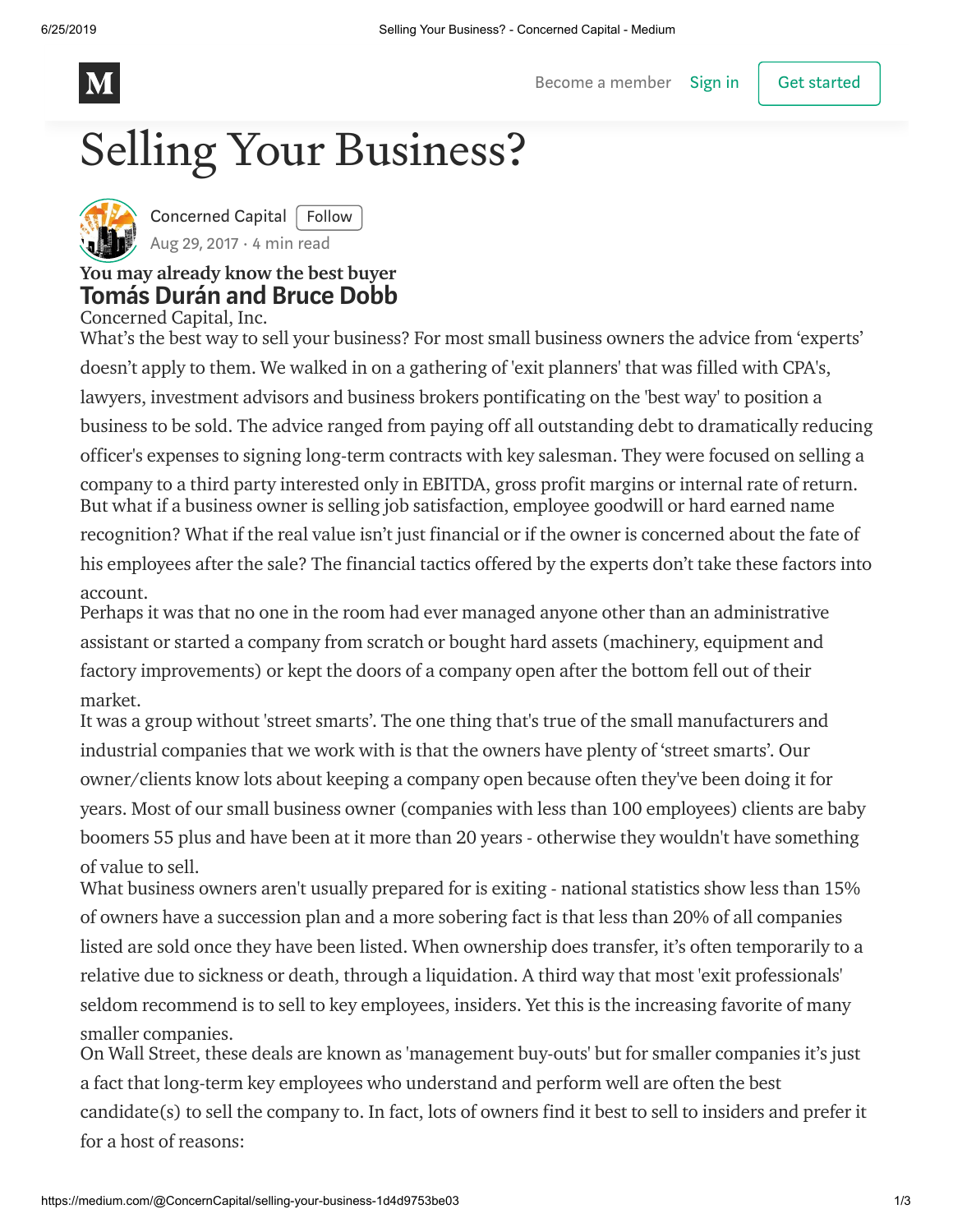

company is sold 'lock stock and barrel'. • Saves on adversarial 'due diligence' headaches - although a valuation is frequently required - because parties know and trust each other • Keeps a legacy alive and generates lot of goodwill, not to mention saving jobs in the community

This last reason is why Concerned Capital gets involved. We're a social benefit corporation with a double bottom line. We are not business brokers. Our social mission is to save jobs in communities and encourage bottoms-up wealth creation.

It's not always possible to sell to an employee group or other insiders. They may lack a creditable down payment (usually 30% required by SBA) or may not want the financial responsibility (new buyers must be willing to pledge their house) or the employee(s) may not be able to handle running all aspects of a company.

Helping the inside buyer consummate the deal is what Concerned Capital does. We use government sponsored credit enhancements, entrepreneurial training, provide auxiliary financial consulting and other middle management personnel to bridge the gap during transition.

The only thing we can't supply is motivation. In all 7 companies that we have transitioned to insiders, the new buyer(s) were highly motivated to make money. One case was a single mom great at manufacturing techniques, another was a team of food producers who ran the company absentee for 5 years and in yet another a key employee knew how to motivate others and double sales 2 years after the take-over.

Owning a small 'niche' manufacturing or industrial business is one the few remaining ways of getting ahead financially for minorities and others who work in these companies. A college degree alone no longer guarantees upward mobility. Paving the way for employees to own the company they work for increasingly makes sense as more aging owners head for the exits and crowd the market with companies that are 'for sale'.

Tomás Durán and Bruce Dobb own Concerned Capital, Inc. a boutique investment firm in downtown *Los Angeles that helps businesses find government incentives and transition to new ownership.*



[Startup](https://medium.com/tag/startup) [Business](https://medium.com/tag/business-strategy) Strategy Baby [Boomers](https://medium.com/tag/baby-boomers) Small [Business](https://medium.com/tag/small-business) [Retirement](https://medium.com/tag/retirement-planning) Planning



8 claps





#### WRITTEN BY [Concerned](https://medium.com/@ConcernCapital?source=follow_footer--------------------------follow_footer-) Capital **Concerned Capital**

Concerned Capital, pioneered a 'transfer of ownership' methodology designed to benefit both buyers and sellers. Creates wealth for workers, saves owners taxes.